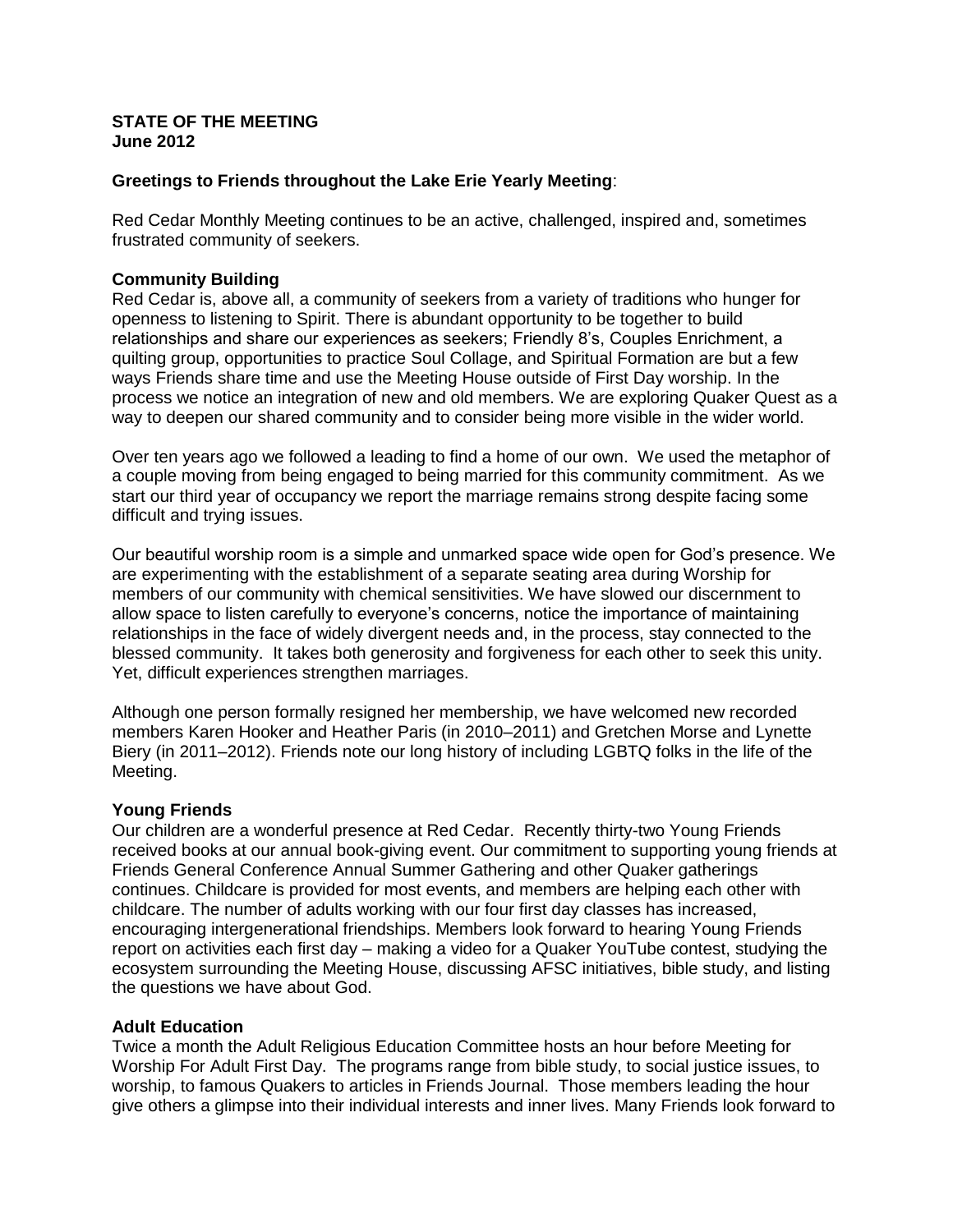attending these sessions. This has become yet another path to building community by getting to know one another.

In February the ARE committee members designed and delivered a "home grown" day-long retreat on US Quaker History with a focus on equality. A section on early Quakers in Michigan gave us a peek into local history that is rarely discussed in wider Quaker circles.

On April's Earth Day a unofficial group of Friends interested in earth care organized an activity during potluck where Friends examined what personal habits they could change to honor our commitment to Stewardship.

## **Building**

We are entering the third year of occupancy of our Meeting House. As we had hoped members claim ownership of the building. We are comfortable in our space. Many, many of us know how to open the building. On a recent spring weekend we found volunteers working on the landscape, installing the bike racks we obtained through a city grant, cleaning the meetinghouse, washing windows, spring-cleaning the interior. These volunteers, both adults and children, use these routine chores as another way to build an intergenerational community and settle into our shared space. Together we installed the Peace Pole, a gift from Edgewood United Church of Christ, our former landlord. We are working on signage for our front yard, and ready to install sound panels in the Social Hall. Our kitchen – phase 1 – is finished. It can be used to cook meals and clean up for our own gatherings. It is well organized with signs that allow anyone to find a tool and systems that support moving supplies in and out of the kitchen and dining room. Many Friends have learned how to run the dishwasher/sterilizer.

The commitment to sweat equity in building and now maintaining our meetinghouse is grounded in the professional skills of a long-time Friend - our guide to carpentry, finishing and installation of all things. Recently he offered his gifts to finish our beautiful library installing custom bookshelves and file drawers.

We offer the meetinghouse for wider community service and enrichment. We serve as the distribution site for the Old Town Commercial Association's Compassionate Feast, which provides the ingredients for a full Thanksgiving meal to neighbors who otherwise might not have that available. We also host the Renegade Theater, a grassroots innovative event for theater lovers.

Our rental agreement with the Ingham County Health Department's diversity training continues. We expect requests to rent our building to increase after we install the sound panels in the Social Hall.

The Meetinghouse will be featured on the new Red Cedar Friends website, which is under construction.

## **Deepening Worship**

Yet another way our Meeting has used the Meeting House is for more opportunities for Friends to worship. Since September, three to eight Friends gather each weekday morning at 7:30 for half-hour worship. Twice a month an average of four to six Friends gather on Wednesday evening for Insight Meditation. A Spiritual Formation group with some consistent and some changing members has met for over fifteen years. This year twelve members met monthly. Four friends have formed a peer group for those called to Ministry or Service. And, our monthly Meeting for Healing continues into its twenty-first year.